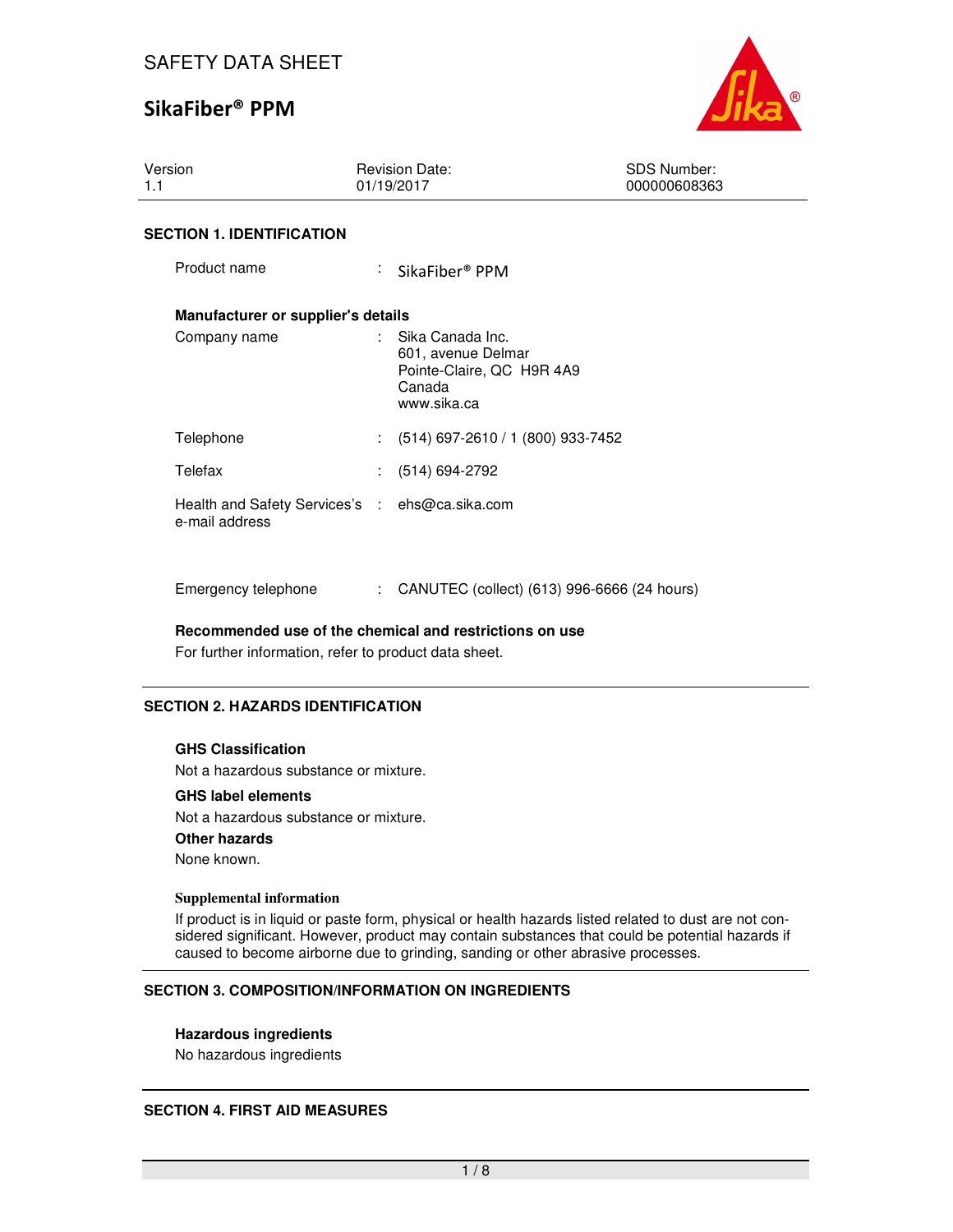

| Version<br>1.1                                                    | <b>Revision Date:</b><br>01/19/2017                                                                     | <b>SDS Number:</b><br>000000608363                                                                                       |
|-------------------------------------------------------------------|---------------------------------------------------------------------------------------------------------|--------------------------------------------------------------------------------------------------------------------------|
| General advice                                                    |                                                                                                         | : No hazards which require special first aid measures.                                                                   |
| If inhaled                                                        | $:$ Move to fresh air.                                                                                  |                                                                                                                          |
| In case of skin contact                                           | Wash off with soap and plenty of water.                                                                 | : Take off contaminated clothing and shoes immediately.                                                                  |
| In case of eye contact                                            | : Flush eyes with water as a precaution.<br>Remove contact lenses.<br>Keep eye wide open while rinsing. |                                                                                                                          |
| If swallowed                                                      | Do not give milk or alcoholic beverages.                                                                | : Clean mouth with water and drink afterwards plenty of water.<br>Never give anything by mouth to an unconscious person. |
| Most important symptoms<br>and effects, both acute and<br>delayed | : None known.                                                                                           |                                                                                                                          |

## **SECTION 5. FIRE-FIGHTING MEASURES**

| Suitable extinguishing media                      | : Use extinguishing measures that are appropriate to local cir-<br>cumstances and the surrounding environment.                                                                                                                  |
|---------------------------------------------------|---------------------------------------------------------------------------------------------------------------------------------------------------------------------------------------------------------------------------------|
| Further information                               | : Collect contaminated fire extinguishing water separately. This<br>must not be discharged into drains.<br>Fire residues and contaminated fire extinguishing water must<br>be disposed of in accordance with local regulations. |
| Special protective equipment<br>for fire-fighters | : In the event of fire, wear self-contained breathing apparatus.                                                                                                                                                                |

### **SECTION 6. ACCIDENTAL RELEASE MEASURES**

| Environmental precautions                                | : Local authorities should be advised if significant spillages<br>cannot be contained. |
|----------------------------------------------------------|----------------------------------------------------------------------------------------|
| Methods and materials for<br>containment and cleaning up | : Keep in suitable, closed containers for disposal.                                    |

#### **SECTION 7. HANDLING AND STORAGE**

| Advice on protection against<br>fire and explosion | : Normal measures for preventive fire protection.                                                                                                        |
|----------------------------------------------------|----------------------------------------------------------------------------------------------------------------------------------------------------------|
| Advice on safe handling                            | : For personal protection see section 8.<br>No special handling advice required.<br>Follow standard hygiene measures when handling chemical<br>products. |
| Conditions for safe storage                        | : Keep container tightly closed in a dry and well-ventilated                                                                                             |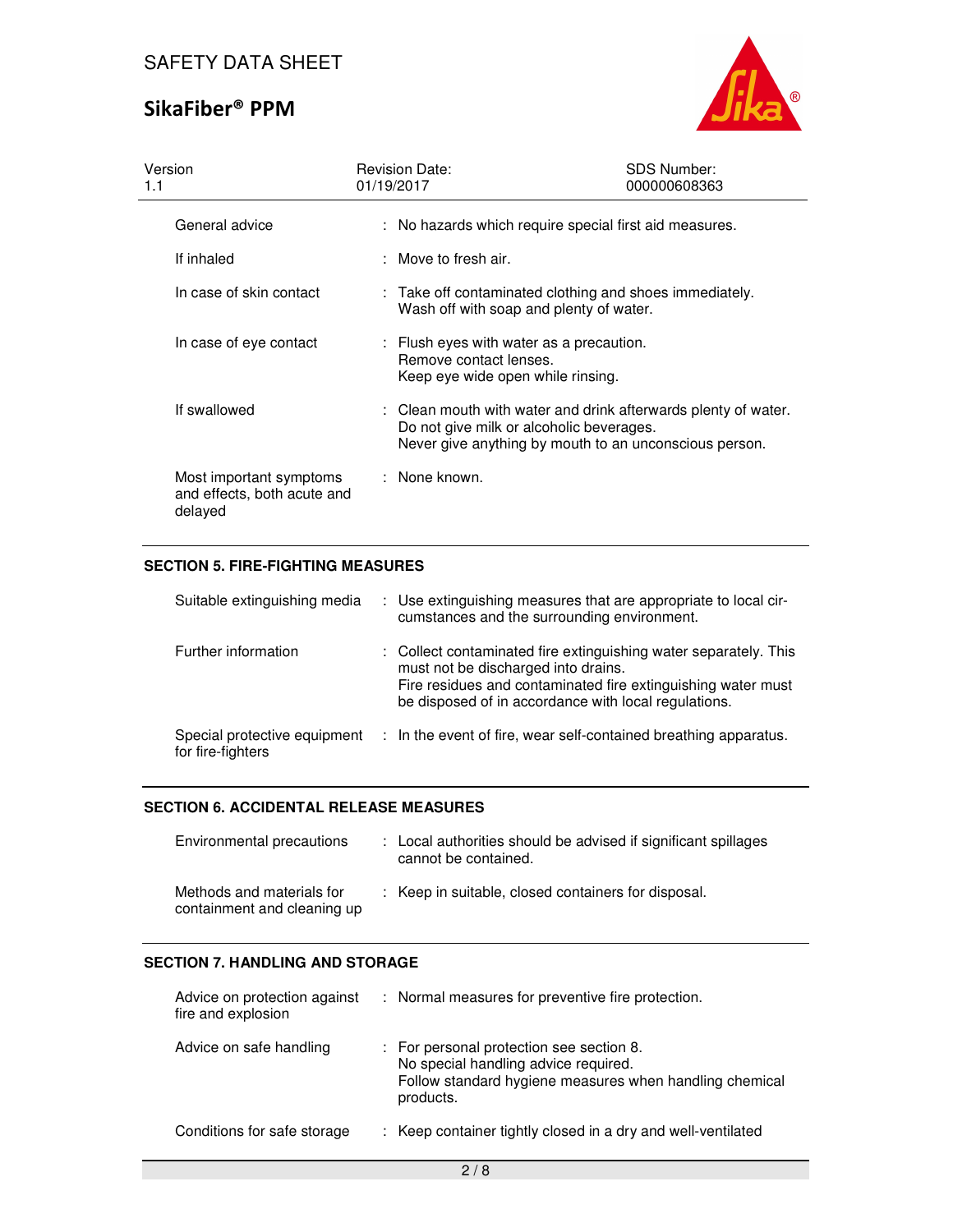

| Version<br>1.1                | <b>Revision Date:</b><br>01/19/2017                                                                              | <b>SDS Number:</b><br>000000608363                                                                                                                                                                                                                                                                                         |
|-------------------------------|------------------------------------------------------------------------------------------------------------------|----------------------------------------------------------------------------------------------------------------------------------------------------------------------------------------------------------------------------------------------------------------------------------------------------------------------------|
|                               | place.<br>Store in accordance with local regulations.                                                            |                                                                                                                                                                                                                                                                                                                            |
| Materials to avoid            |                                                                                                                  | No special restrictions on storage with other products.                                                                                                                                                                                                                                                                    |
|                               | <b>SECTION 8. EXPOSURE CONTROLS/PERSONAL PROTECTION</b>                                                          |                                                                                                                                                                                                                                                                                                                            |
|                               | Ingredients with workplace control parameters<br>Contains no substances with occupational exposure limit values. |                                                                                                                                                                                                                                                                                                                            |
| <b>Engineering measures</b>   | ed or statutory limits.                                                                                          | : Use of adequate ventilation should be sufficient to control<br>worker exposure to airborne contaminants. If the use of this<br>product generates dust, fumes, gas, vapor or mist, use pro-<br>cess enclosures, local exhaust ventilation or other engineer-<br>ing controls to keep worker exposure below any recommend- |
| Personal protective equipment |                                                                                                                  |                                                                                                                                                                                                                                                                                                                            |
| Respiratory protection        | sessment indicates this is necessary.                                                                            | Use a properly fitted NIOSH approved air-purifying or air-fed<br>respirator complying with an approved standard if a risk as-                                                                                                                                                                                              |
|                               |                                                                                                                  | The filter class for the respirator must be suitable for the max-<br>imum expected contaminant concentration<br>(gas/vapor/aerosol/particulates) that may arise when han-<br>dling the product. If this concentration is exceeded, self-<br>contained breathing apparatus must be used.                                    |
| Hand protection               |                                                                                                                  |                                                                                                                                                                                                                                                                                                                            |
| Remarks                       | essary.                                                                                                          | Chemical-resistant, impervious gloves complying with an<br>approved standard should be worn at all times when handling<br>chemical products if a risk assessment indicates this is nec-                                                                                                                                    |
| Eye protection                |                                                                                                                  | : Safety eyewear complying with an approved standard should<br>be used when a risk assessment indicates this is necessary.                                                                                                                                                                                                 |
| Skin and body protection      | cific work-place.                                                                                                | : Choose body protection in relation to its type, to the concen-<br>tration and amount of dangerous substances, and to the spe-                                                                                                                                                                                            |
| Hygiene measures              | the product.<br>before entering eating areas.<br>Avoid breathing dust.                                           | : Wash hands before breaks and immediately after handling<br>Remove contaminated clothing and protective equipment                                                                                                                                                                                                         |

## **SECTION 9. PHYSICAL AND CHEMICAL PROPERTIES**

Appearance : fibers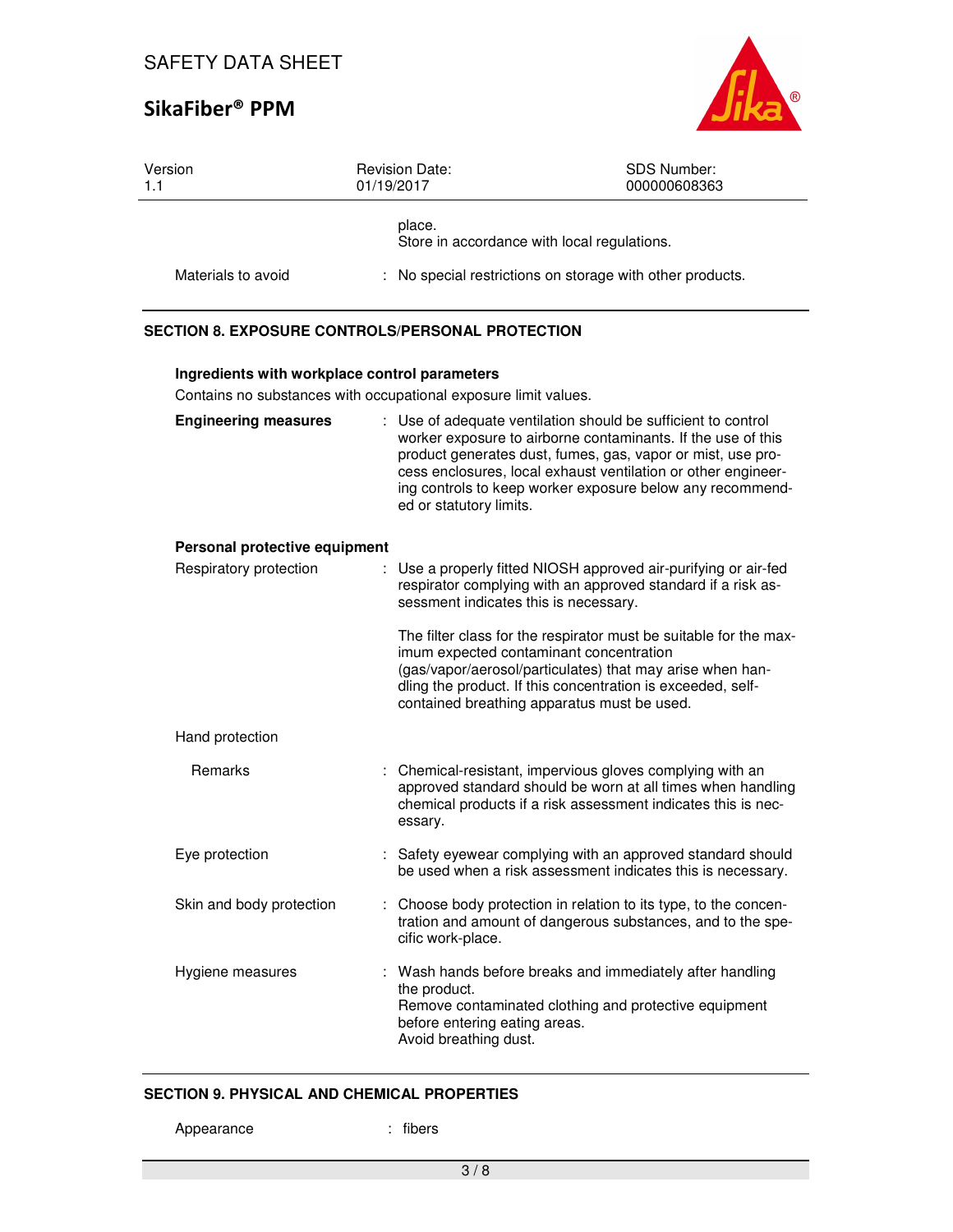## SAFETY DATA SHEET

# SikaFiber® PPM



| 1.1 | Version                                    | <b>Revision Date:</b><br>01/19/2017     | SDS Number:<br>000000608363 |
|-----|--------------------------------------------|-----------------------------------------|-----------------------------|
|     |                                            |                                         |                             |
|     | Color                                      | : white, clear                          |                             |
|     | Odor                                       | : odorless                              |                             |
|     | Odor Threshold                             | : No data available                     |                             |
|     | pH                                         | : Not applicable                        |                             |
|     | Melting point/range                        | : 130 °C (266 °F)                       |                             |
|     | Boiling point/boiling range                | : Not applicable                        |                             |
|     | Flash point                                | : 422 °C (792 °F)<br>Method: closed cup |                             |
|     | Evaporation rate                           | : No data available                     |                             |
|     | Flammability (solid, gas)                  | : No data available                     |                             |
|     | Upper explosion limit                      | : No data available                     |                             |
|     | Lower explosion limit                      | : No data available                     |                             |
|     | Vapor pressure                             | : No data available                     |                             |
|     | Relative vapor density                     | : No data available                     |                             |
|     | Density                                    | : $0.91$ g/cm3                          |                             |
|     | Solubility(ies)<br>Water solubility        | : negligible                            |                             |
|     | Partition coefficient: n-<br>octanol/water | : No data available                     |                             |
|     | Autoignition temperature                   | : No data available                     |                             |
|     | Decomposition temperature                  | : No data available                     |                             |
|     | Viscosity<br>Viscosity, dynamic            | No data available                       |                             |
|     | Viscosity, kinematic                       | Not applicable                          |                             |
|     | <b>Explosive properties</b>                | No data available                       |                             |
|     | Molecular weight                           | No data available                       |                             |

### **SECTION 10. STABILITY AND REACTIVITY**

Reactivity **Reactivity** : No dangerous reaction known under conditions of normal use.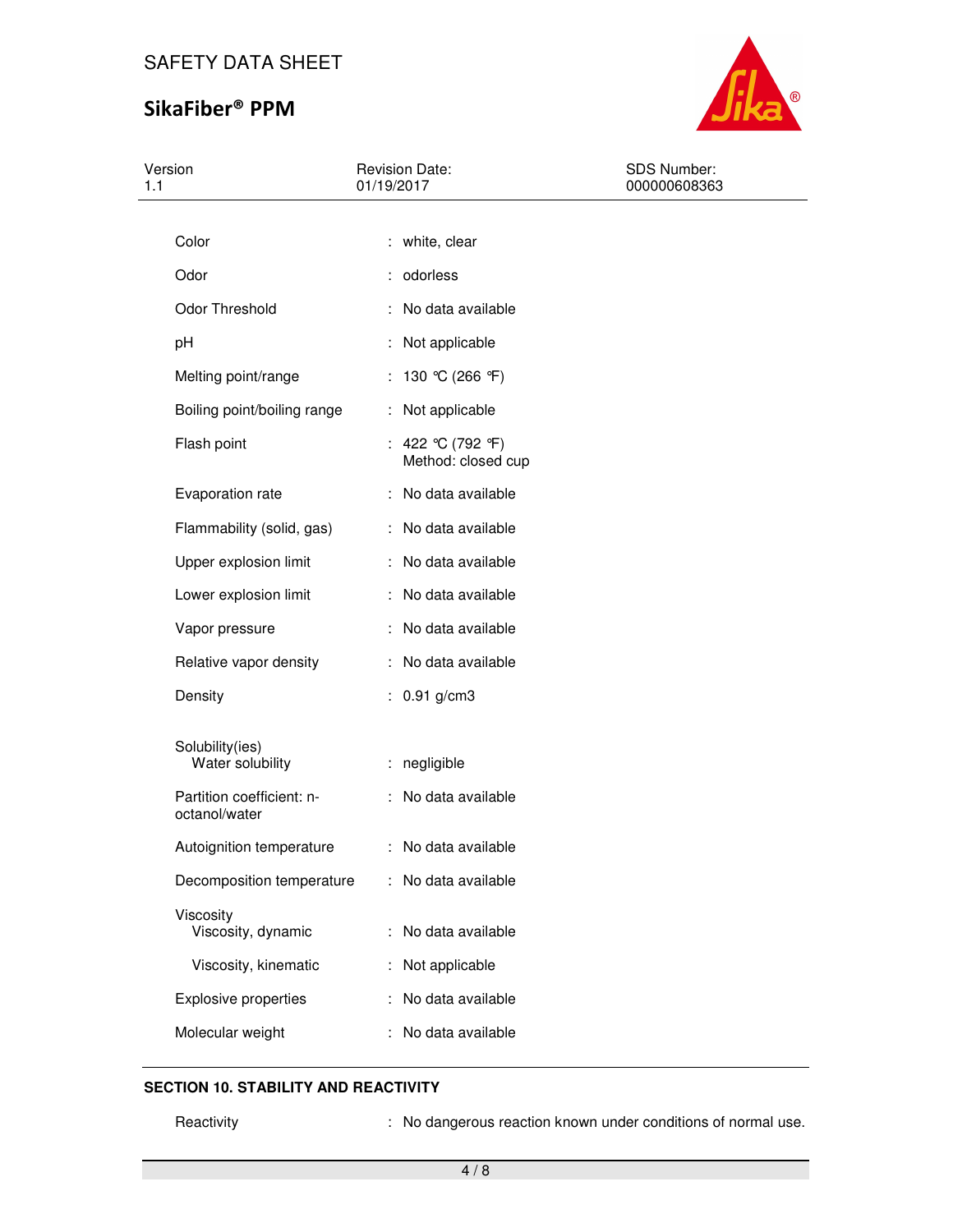

| Version<br>1.1 |                                                     | 01/19/2017 | <b>Revision Date:</b>                          | <b>SDS Number:</b><br>000000608363 |
|----------------|-----------------------------------------------------|------------|------------------------------------------------|------------------------------------|
|                | Chemical stability                                  |            | : The product is chemically stable.            |                                    |
| tions          | Possibility of hazardous reac-                      |            | : Stable under recommended storage conditions. |                                    |
|                | Conditions to avoid                                 |            | : No data available                            |                                    |
|                | Incompatible materials                              |            | : No data available                            |                                    |
|                | No decomposition if stored and applied as directed. |            |                                                |                                    |

## **SECTION 11. TOXICOLOGICAL INFORMATION**

#### **Acute toxicity**

Not classified based on available information.

| <b>Product:</b>           |                              |
|---------------------------|------------------------------|
| Acute oral toxicity       | : Remarks: No data available |
| Acute inhalation toxicity | : Remarks: No data available |
| Acute dermal toxicity     | : Remarks: No data available |

#### **Skin corrosion/irritation**

Not classified based on available information.

## **Product:**

Remarks: No data available

#### **Serious eye damage/eye irritation**

Not classified based on available information.

#### **Product:**

Remarks: No data available

#### **Respiratory or skin sensitization**

Skin sensitization: Not classified based on available information. Respiratory sensitization: Not classified based on available information.

## **Product:**

Remarks: No data available

### **Germ cell mutagenicity**

Not classified based on available information.

## **Product:**

Germ cell mutagenicity - : No data available Assessment

## **Carcinogenicity**

Not classified based on available information.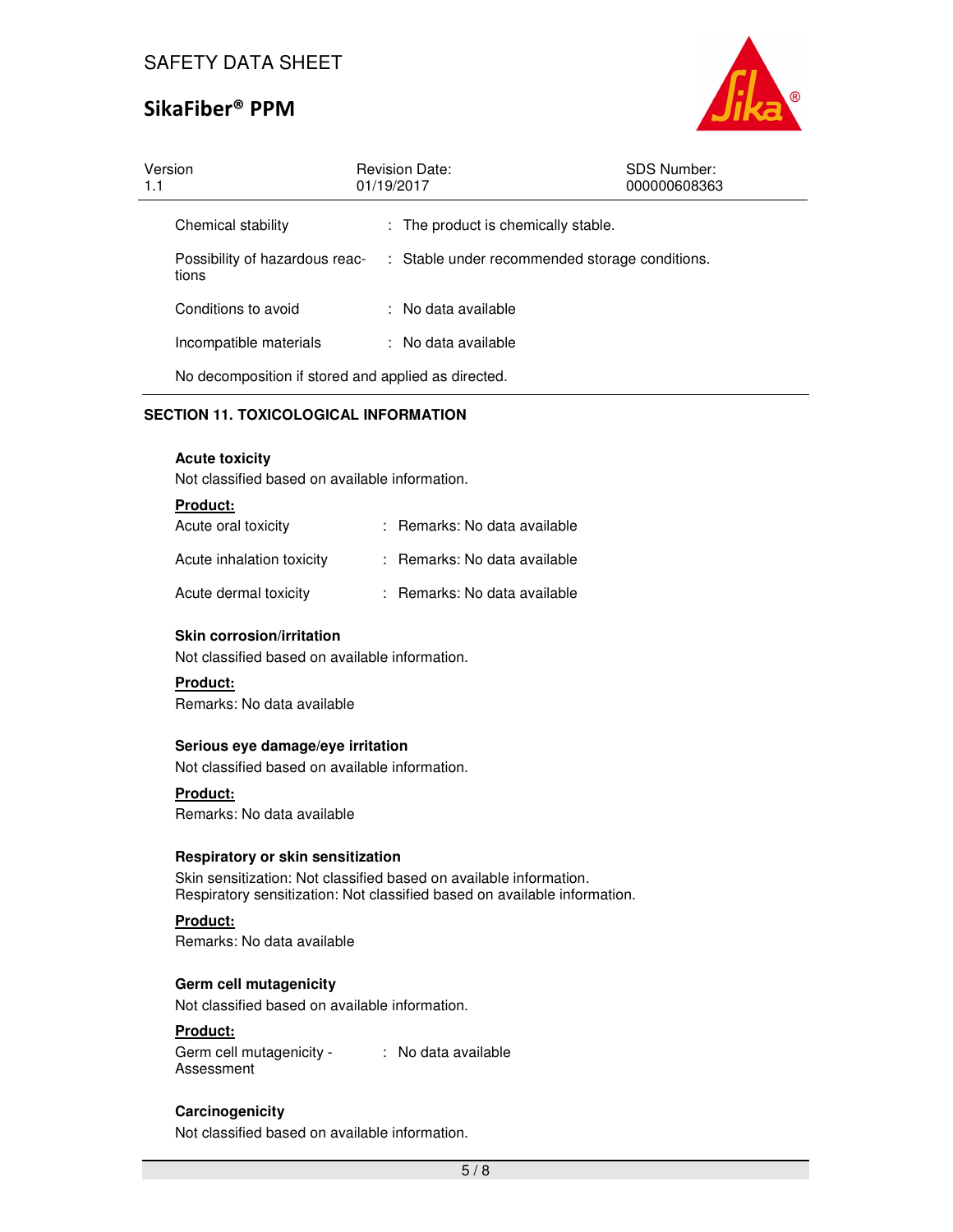

| Version<br>1.1                                                                  | Revision Date:<br>01/19/2017 | SDS Number:<br>000000608363 |
|---------------------------------------------------------------------------------|------------------------------|-----------------------------|
| Product:<br>Carcinogenicity - Assess-<br>ment                                   | : No data available          |                             |
| <b>IARC</b>                                                                     | Not applicable               |                             |
| <b>NTP</b>                                                                      | Not applicable               |                             |
| <b>Reproductive toxicity</b><br>Not classified based on available information.  |                              |                             |
| Product:<br>Reproductive toxicity - As- : No data available<br>sessment         |                              |                             |
|                                                                                 | No data available            |                             |
| <b>STOT-single exposure</b><br>Not classified based on available information.   |                              |                             |
| Product:<br>Assessment: No data available                                       |                              |                             |
| <b>STOT-repeated exposure</b><br>Not classified based on available information. |                              |                             |
| Product:<br>Assessment: No data available                                       |                              |                             |
| <b>Aspiration toxicity</b><br>Not classified based on available information.    |                              |                             |
| Product:<br>No data available                                                   |                              |                             |
| <b>SECTION 12. ECOLOGICAL INFORMATION</b>                                       |                              |                             |
| <b>Ecotoxicity</b><br>No doto quoilabla                                         |                              |                             |

No data available **Persistence and degradability**  No data available **Bioaccumulative potential**  No data available **Mobility in soil**  No data available **Other adverse effects**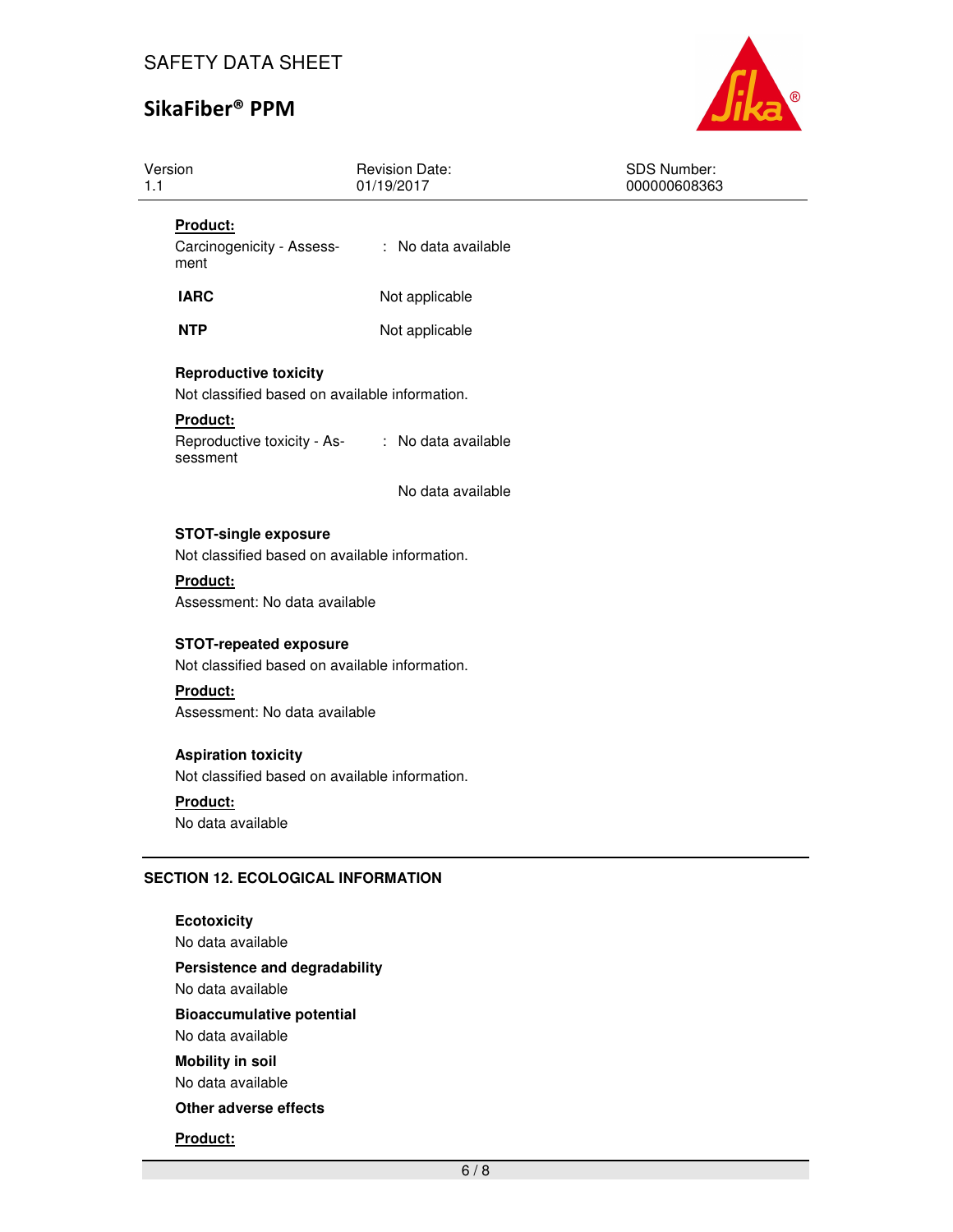

| Version                                | <b>Revision Date:</b>                                                                                                                                                                                | <b>SDS Number:</b> |
|----------------------------------------|------------------------------------------------------------------------------------------------------------------------------------------------------------------------------------------------------|--------------------|
| 1.1                                    | 01/19/2017                                                                                                                                                                                           | 000000608363       |
| Additional ecological infor-<br>mation | : Do not empty into drains; dispose of this material and its con-<br>tainer in a safe way.<br>Avoid dispersal of spilled material and runoff and contact with<br>soil, waterways, drains and sewers. |                    |

## **SECTION 13. DISPOSAL CONSIDERATIONS**

| <b>Disposal methods</b> |                                                                                                                                                                                                                               |
|-------------------------|-------------------------------------------------------------------------------------------------------------------------------------------------------------------------------------------------------------------------------|
| Waste from residues     | : Disposal of this product, solutions and any by-products should<br>at all times comply with the requirements of environmental<br>protection and waste disposal legislation and any regional<br>local authority requirements. |
| Contaminated packaging  | : Empty containers should be taken to an approved waste han-<br>dling site for recycling or disposal.                                                                                                                         |

### **SECTION 14. TRANSPORT INFORMATION**

**Domestic regulation TDG (road/train)** Not dangerous goods

**International Regulations IATA-DGR**

Not dangerous goods **IMDG-Code** Not dangerous goods

**Transport in bulk according to Annex II of MARPOL 73/78 and the IBC Code**  Not applicable for product as supplied.

## **SECTION 15. REGULATORY INFORMATION**

#### **Canadian lists**

No substances are subject to a Significant New Activity Notification.

#### **SECTION 16. OTHER INFORMATION**

Revision Date : 01/19/2017

Prepared by : R & D of Sika Canada Inc.

Notice to Reader:

The information contained in this Material Safety Data Sheet applies only to the actual Sika Canada product identified and described herein. This information is not intended to address, nor does it address the use or application of the identified Sika product in combination with any other material, product or process. All of the information set forth herein is based on technical data regarding the identified product that Sika believes to be reliable as of the date hereof. Prior to each use of